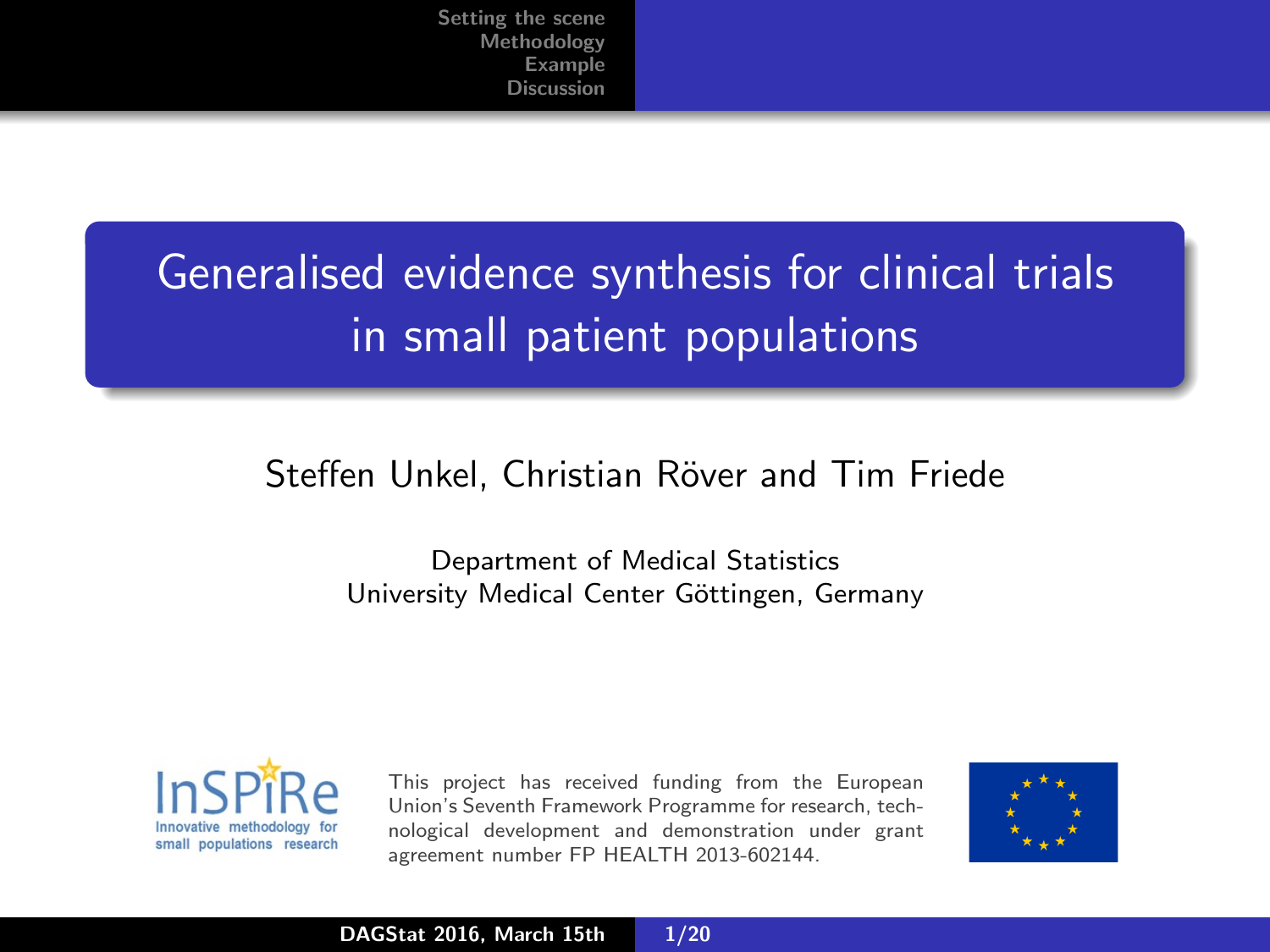## <span id="page-1-0"></span>**Motivation**

- Randomized controlled trials (RCTs) are widely accepted as the gold standard design of clinical research to assess therapeutic interventions.
- Usually two independent RCTs are required to demonstrate efficacy and safety for marketing authorization.
- In small populations the conduct of even a single RCT with a sufficient sample size might be extremely difficult or not feasible.
- This is particularly the case
	- **1** in paediatric studies,
	- if the intervention is to treat a rare disease, or
	- if recruitment is challenging.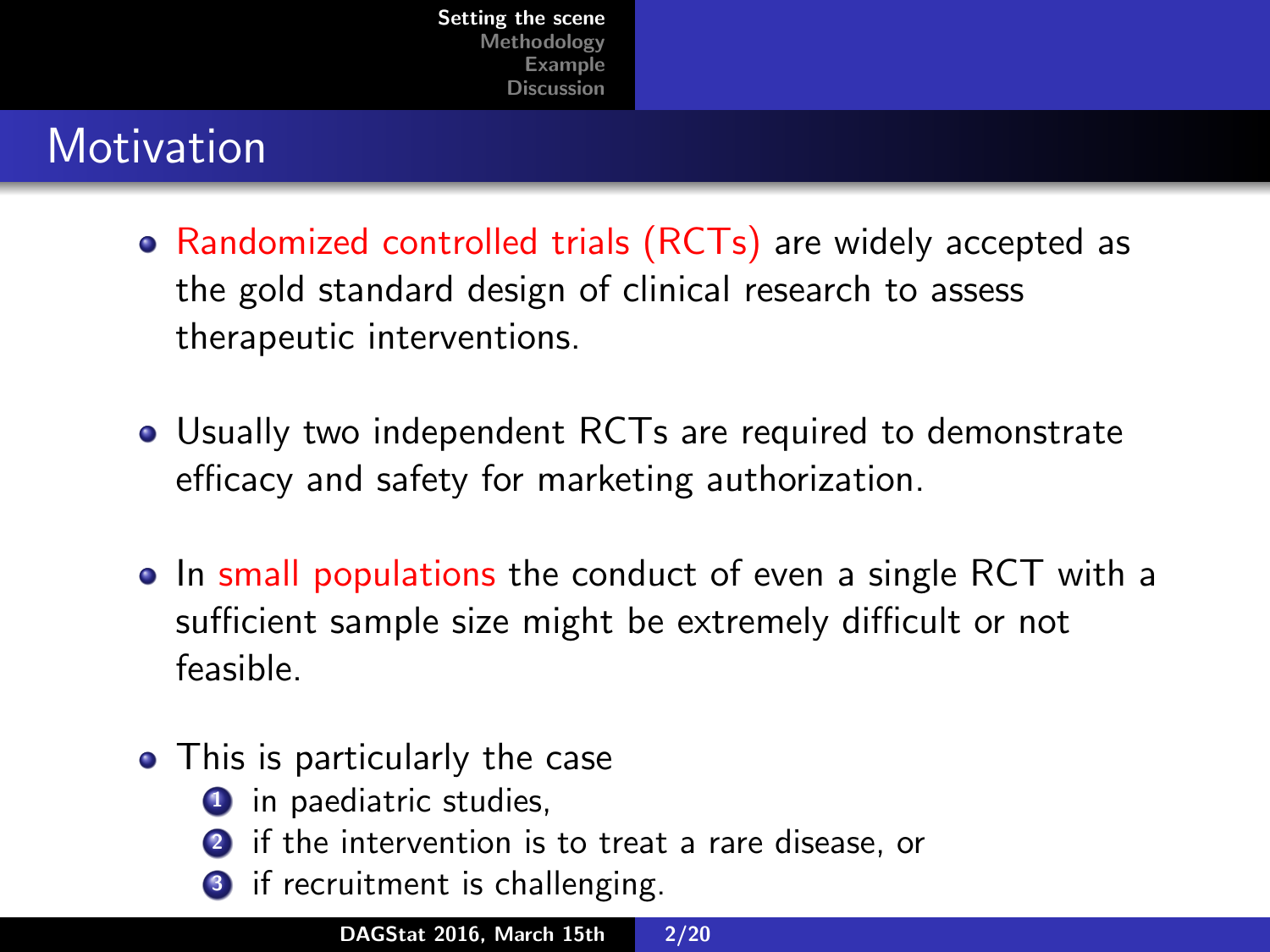### Alport syndrome

- Alport syndrome (AS) is a rare genetic disorder that inevitably leads to end-stage kidney disease.
- There is no known cure for AS. About 50% of patients develop end-stage kidney disease by the age of 20 years.
- Observational data suggest that the angiotensin-converting enzyme inhibitor ramipril delays renal failure and improves life-expectancy in Alport patients with proteinuria.
- The ongoing EARLY PRO-TECT Alport study is the first double-blind RCT that assesses the safety and efficacy of early therapy onset with ramipril in paediatric Alport patients (ClinicalTrials.gov identifier: NCT01485978).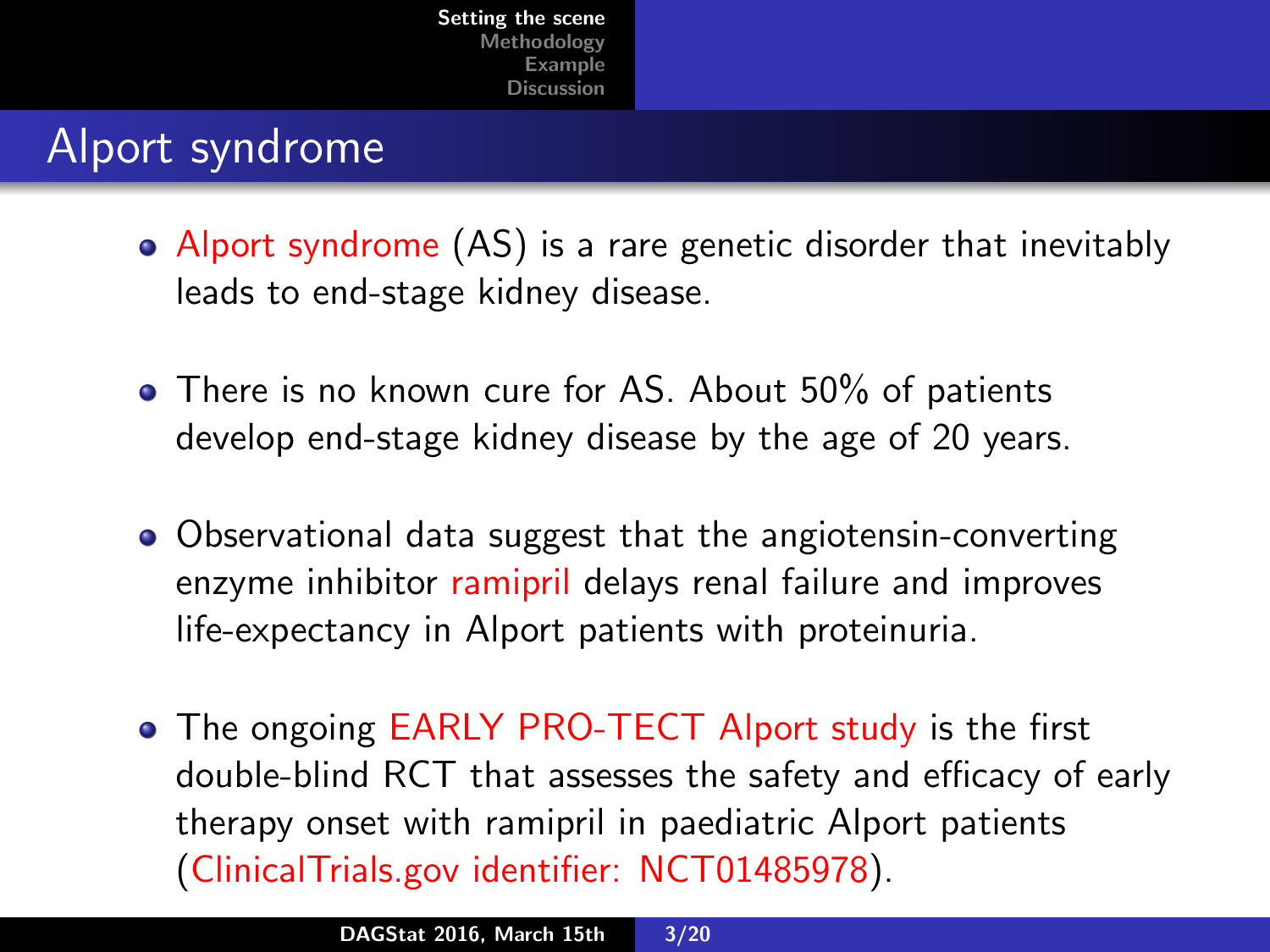## The EARLY PRO-TECT trial and observational data

- The course of the disease and its hereditary nature affect the willingness of patients to consent to randomization.
- One could randomize patients in a 2:1 ratio to ramipril or placebo and combine the treatment effect estimate in the control arm with Alport registry data.
- Alport registries:
	- **1** Alport Syndrome Treatments and Outcomes Registry (ASTOR), located at the University of Minnesota.
	- <sup>2</sup> European Alport Therapy Registry European Initiative Towards Delaying Renal Failure in Alport Syndrome.
- In addition, evidence from an open-label arm of patients receiving ramipril will be available.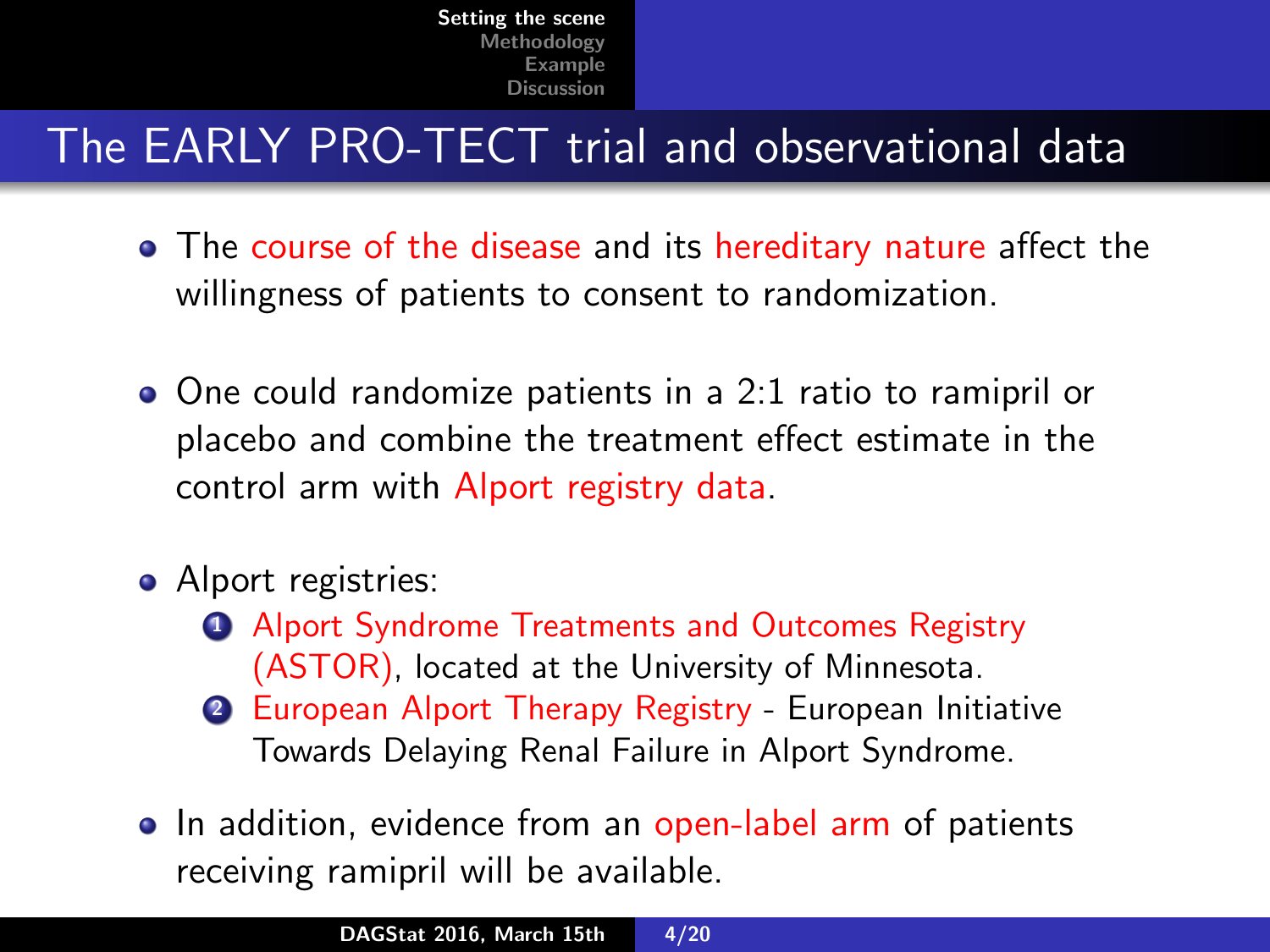## <span id="page-4-0"></span>Trial design

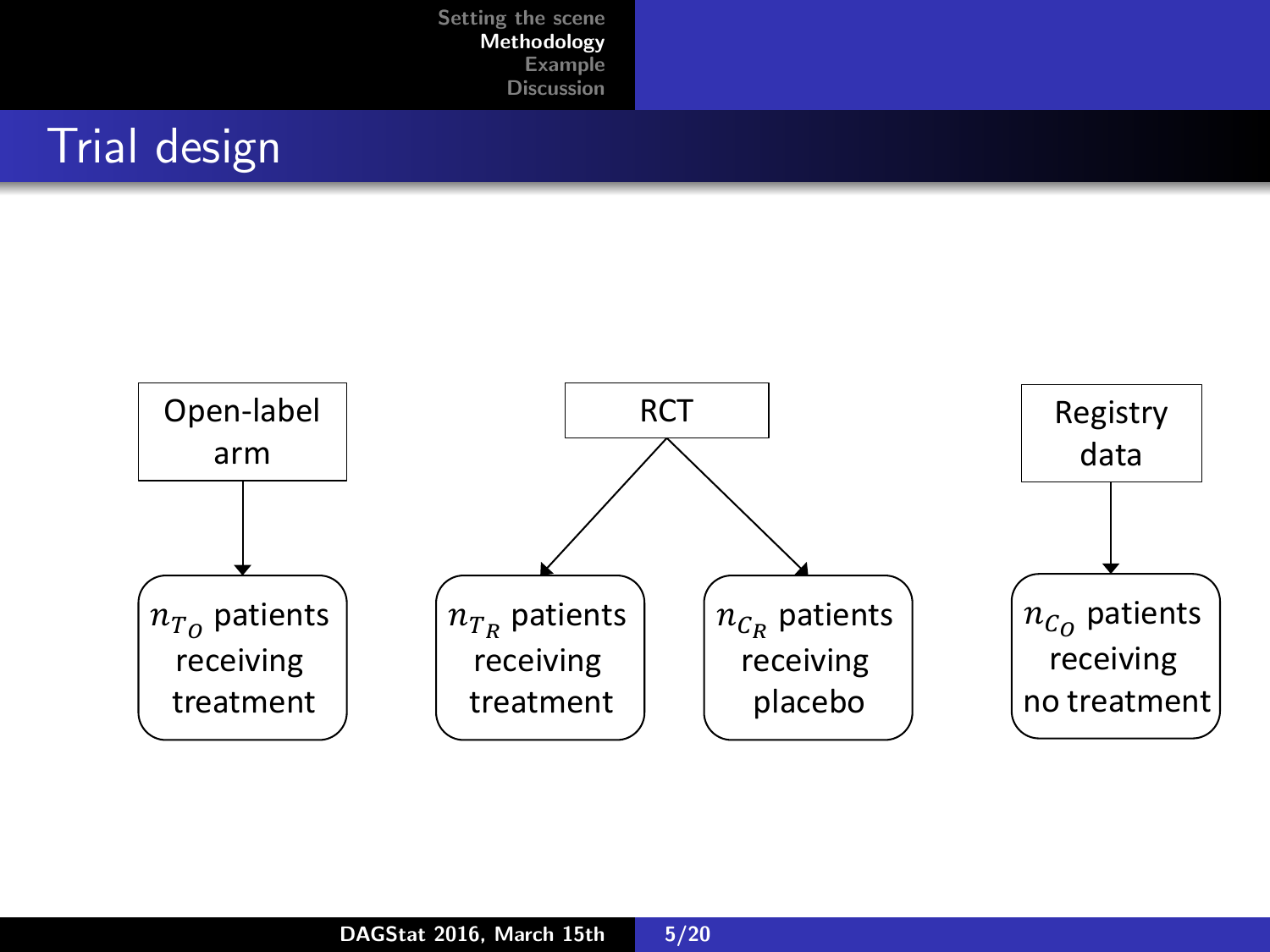#### Study visits for the individual patient (Gross et al. 2012a) (open label), assessments Figure 1: Study design of the EARLY PRO-TECT Alport trial.

reatment







◇ Safety assessment at patient's GP to assess drug tolerability during uptitration of study drug

Study-specific safety and efficacy assessments

Λ

Follow-up period of 6 months after last study-specific dosing occasion or premature study termination

- Repeat assessment of renal function at patient's GP within 1 week of final examination (month 36)
- Follow-up visit at 6 months after last study-specific dosing occasion or premature study termination

dose of ramipril. will be uptitrated upon progression. Patients who have been pretreated with an ACEi will start at a higher aUptitration from day 1 for patients randomised to receive ramipril. Placebo patients with disease progression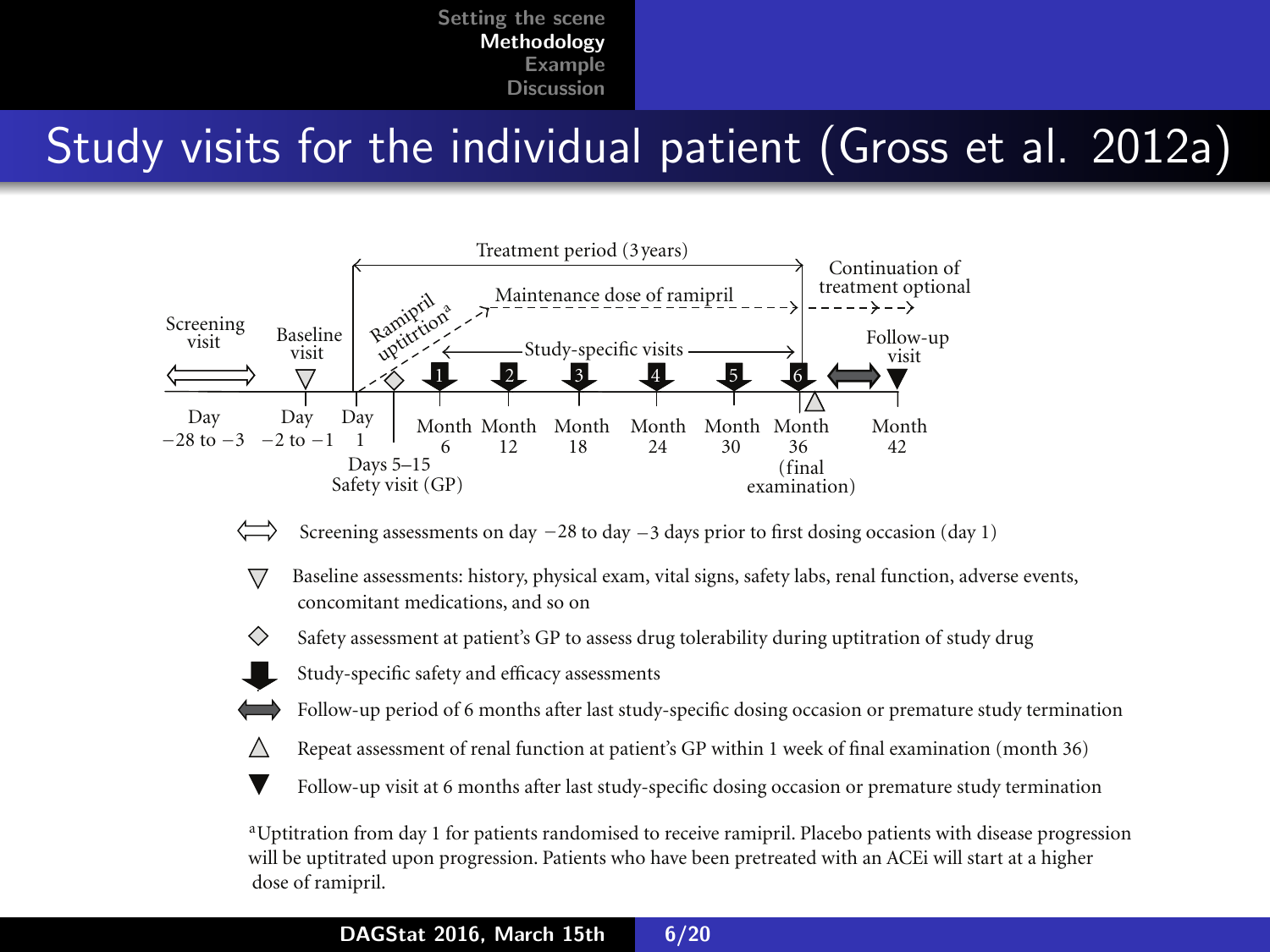### **Endpoints**

- The primary efficacy endpoint in the EARLY PRO-TECT Alport trial is "time-to-progression to the next disease level".
- This time-to-event endpoint will be assessed in 6-monthly intervals over the treatment period of 3 years.
- The second efficacy endpoint "albuminuria after 3 years corrected for baseline albuminuria for patients randomized to receive ramipril compared to placebo" is continuous.
- One might also think of binary endpoints such as "progression to the next disease level within 3 years (yes/no)".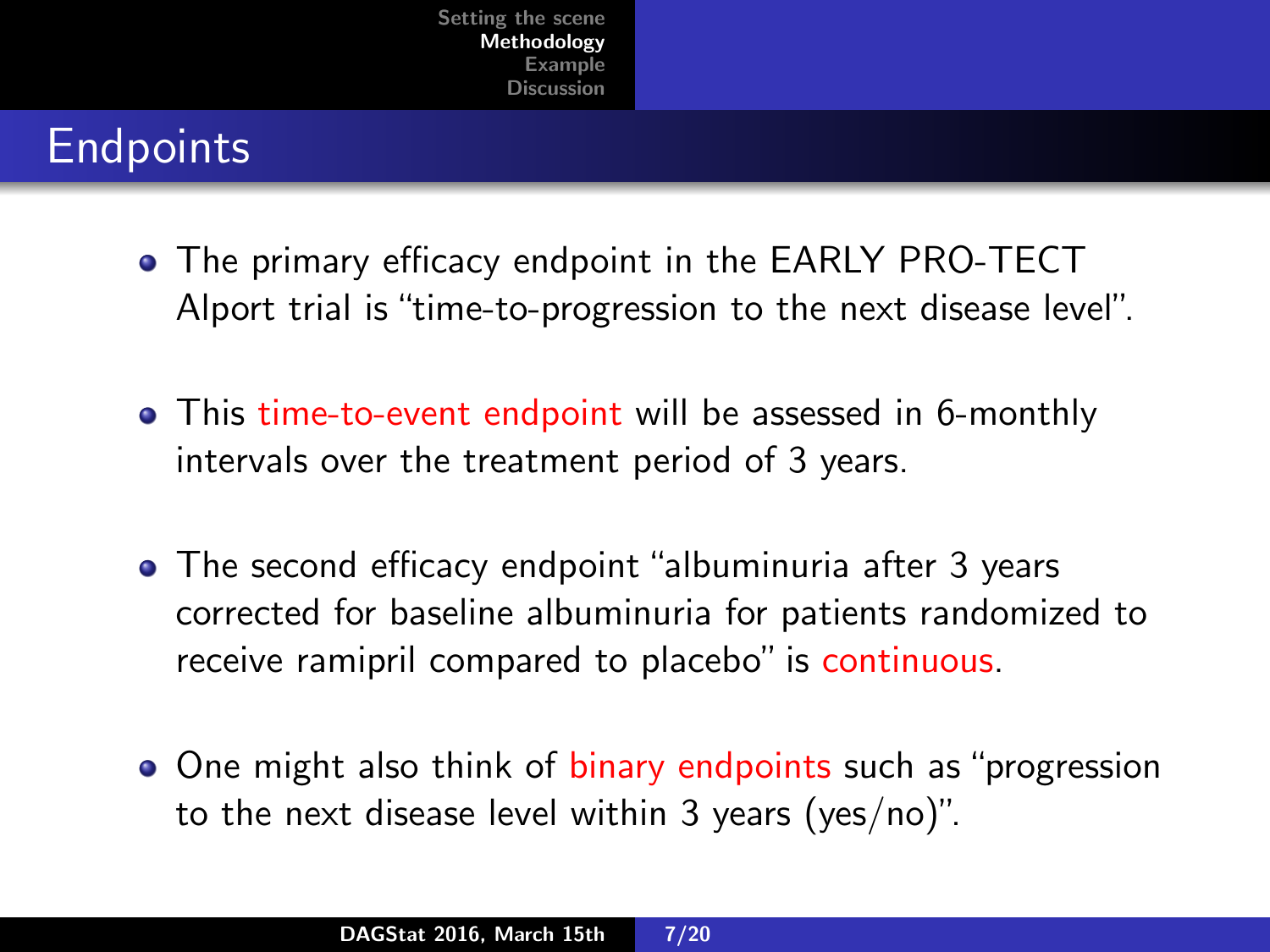#### Data and treatment effects

- Randomized arms: let  $X_{i_{R}}$  be the number of events and  $p_{i_{R}}$ denote the probability of an event in group  $i$  ( $i = T, C$ ).
- Non-randomized arms: let  $X_{i_O}$  be the number of events and  $p_{i_O}$  denote the probability of an event in group  $i$   $(i = T, C)$ .
- Binomial model:

$$
X_{T_R} \sim \mathcal{B}(n_{T_R}, p_{T_R}) , X_{C_R} \sim \mathcal{B}(n_{C_R}, p_{C_R}) ,
$$
  

$$
X_{T_O} \sim \mathcal{B}(n_{T_O}, p_{T_O}) , X_{C_O} \sim \mathcal{B}(n_{C_O}, p_{C_O}) .
$$

Let  $\theta_R = \log \left( \frac{p_{T_R}(1-p_{C_R})}{p_{C_R}(1-p_{T_R})} \right)$  $\frac{p_{T_R}(1-p_{C_R})}{p_{C_R}(1-p_{T_R})}$  and  $\theta_O = \log \left( \frac{p_{T_O}(1-p_{C_O})}{p_{C_O}(1-p_{T_O})} \right)$  $\frac{\rho_{\mathcal{T}_O}(1-\rho_{\mathcal{C}_O})}{\rho_{\mathcal{C}_O}(1-\rho_{\mathcal{T}_O})}$  denote the logarithmic odds ratio for the randomized and observational data, respectively.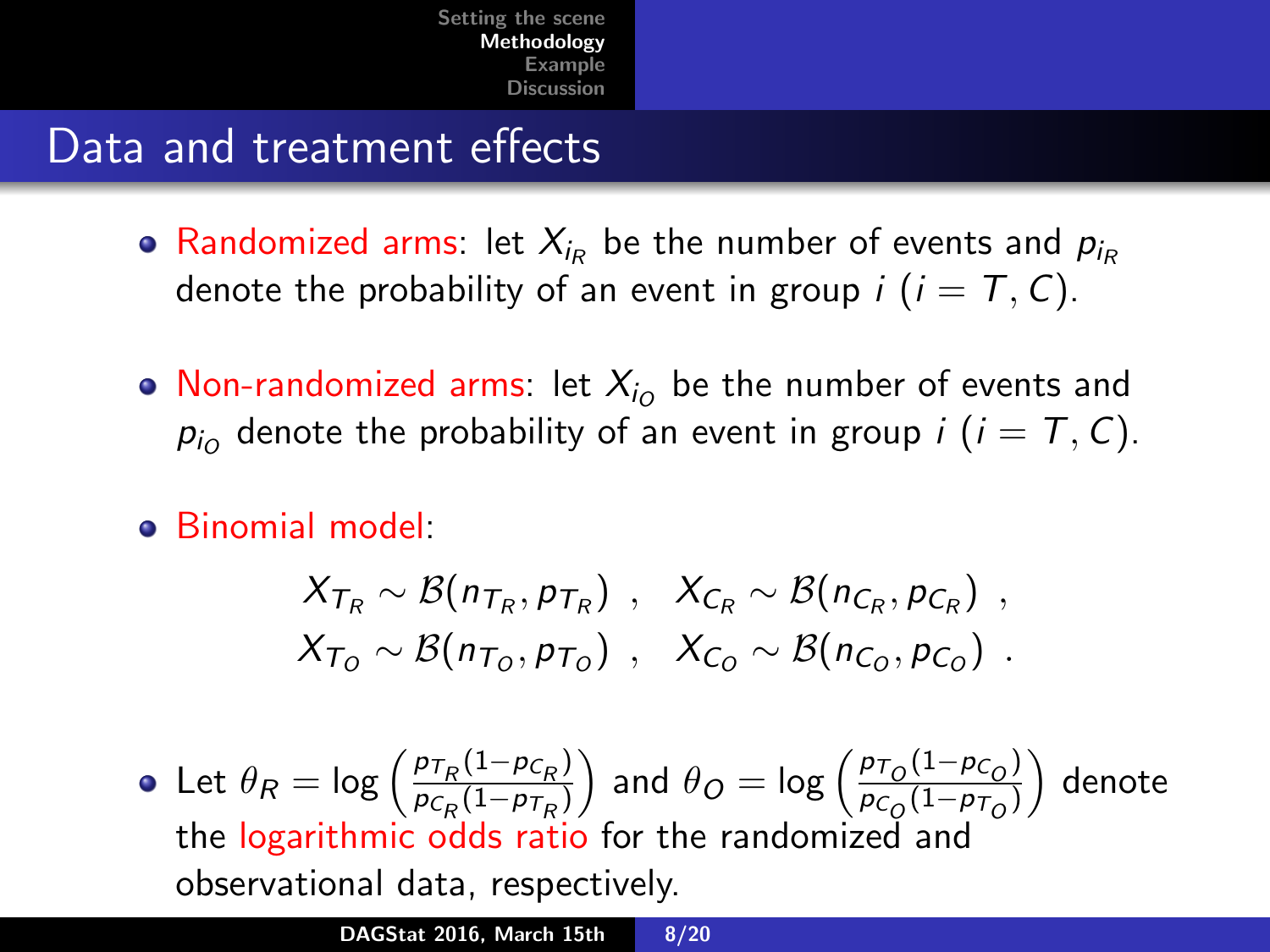#### Models for evidence synthesis

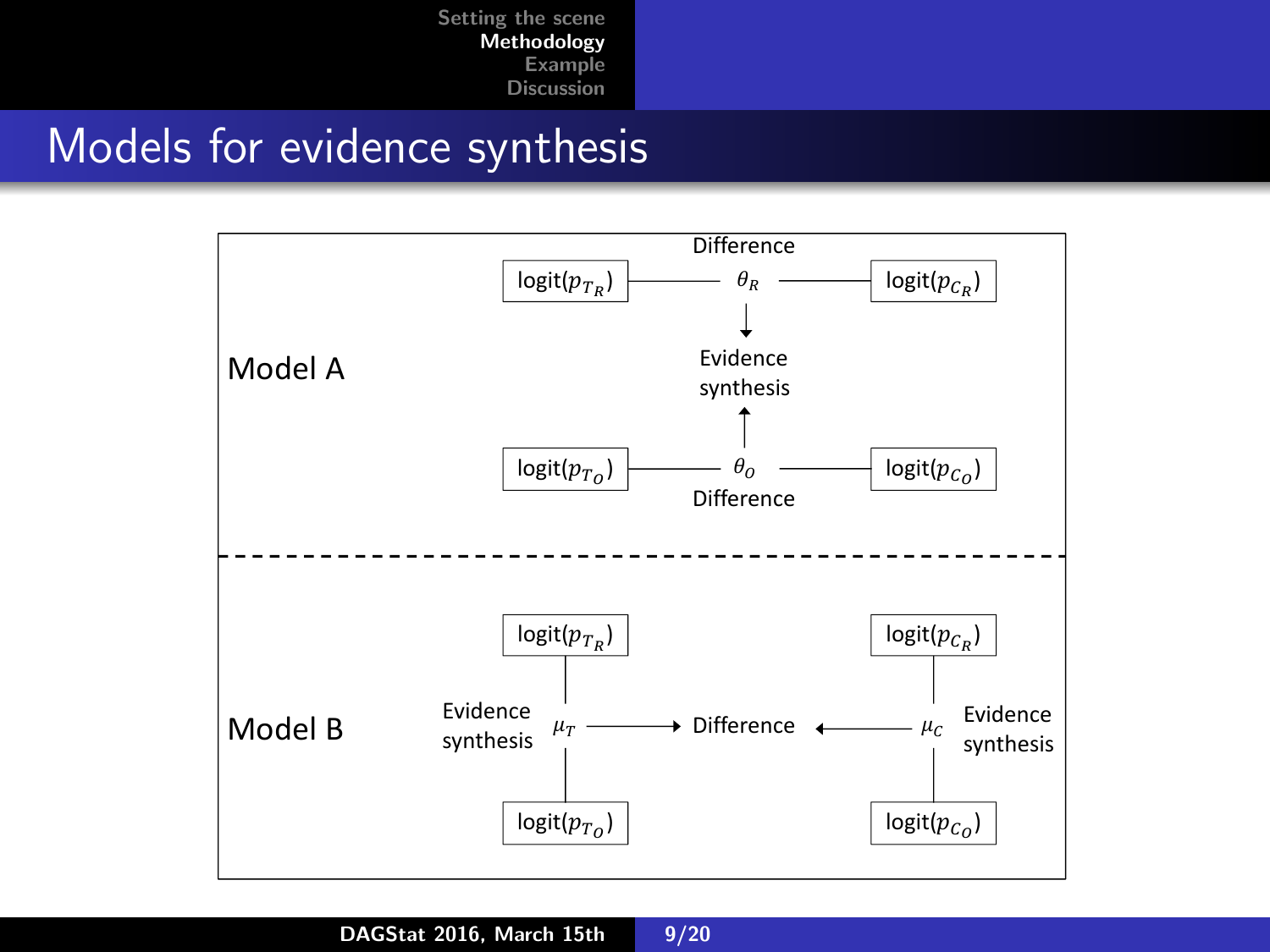## Methods for incorporating external data

- **1** The power prior approach assigns a weight to the external data somewhere in between the cases of irrelevance and full equality.
- <sup>2</sup> Bias allowance models assume that the external data are potentially biased.
- **3** Meta-analytic approaches or hierarchical models for evidence from different study designs are an extension of standard random-effects meta-analysis that explicitly model between-study-type variability.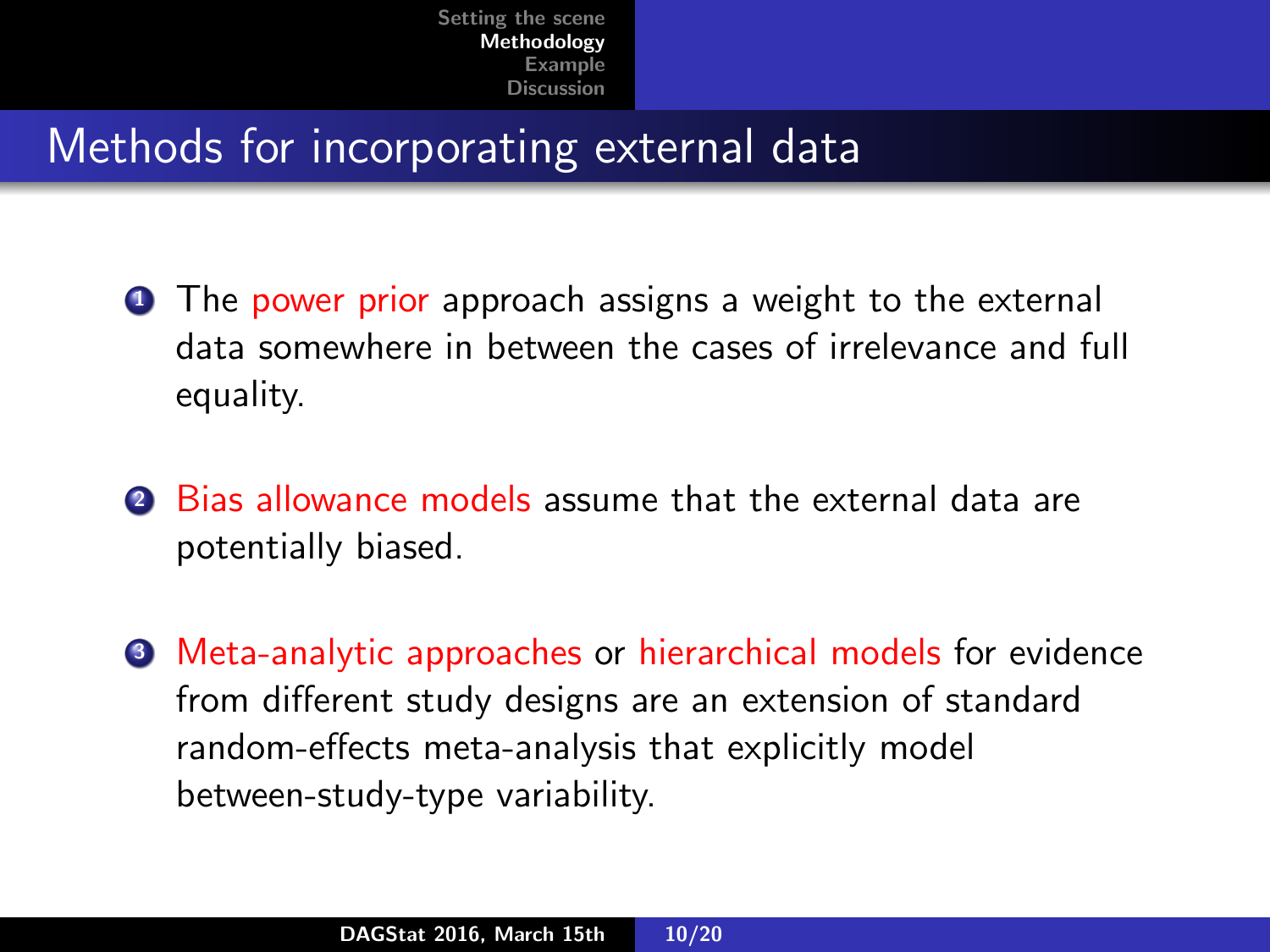#### Hierarchical model

The random-effects meta-analysis model may be stated as

$$
y_j|\mu, s_j, \tau \sim \mathcal{N}(\mu, s_j^2 + \tau^2) , \quad (j = R, O) ,
$$

where  $y_j$  is an estimate of  $\theta_j$  and  $s_j$  is its standard error.

- There are two unknown parameters, namely the mean effect  $\mu$ and the between-study-type variability or heterogeneity  $\tau$ .
- Alternatively, the model may be formulated as

$$
y_j|\theta_j, s_j \sim \mathcal{N}(\theta_j, s_j^2) ,
$$
  

$$
\theta_j|\mu, \tau \sim \mathcal{N}(\mu, \tau^2) , \quad (j = R, O) ,
$$

where the  $\theta_i$  differ from study to study and are distributed around a common mean  $\mu$  with standard deviation  $\tau$ .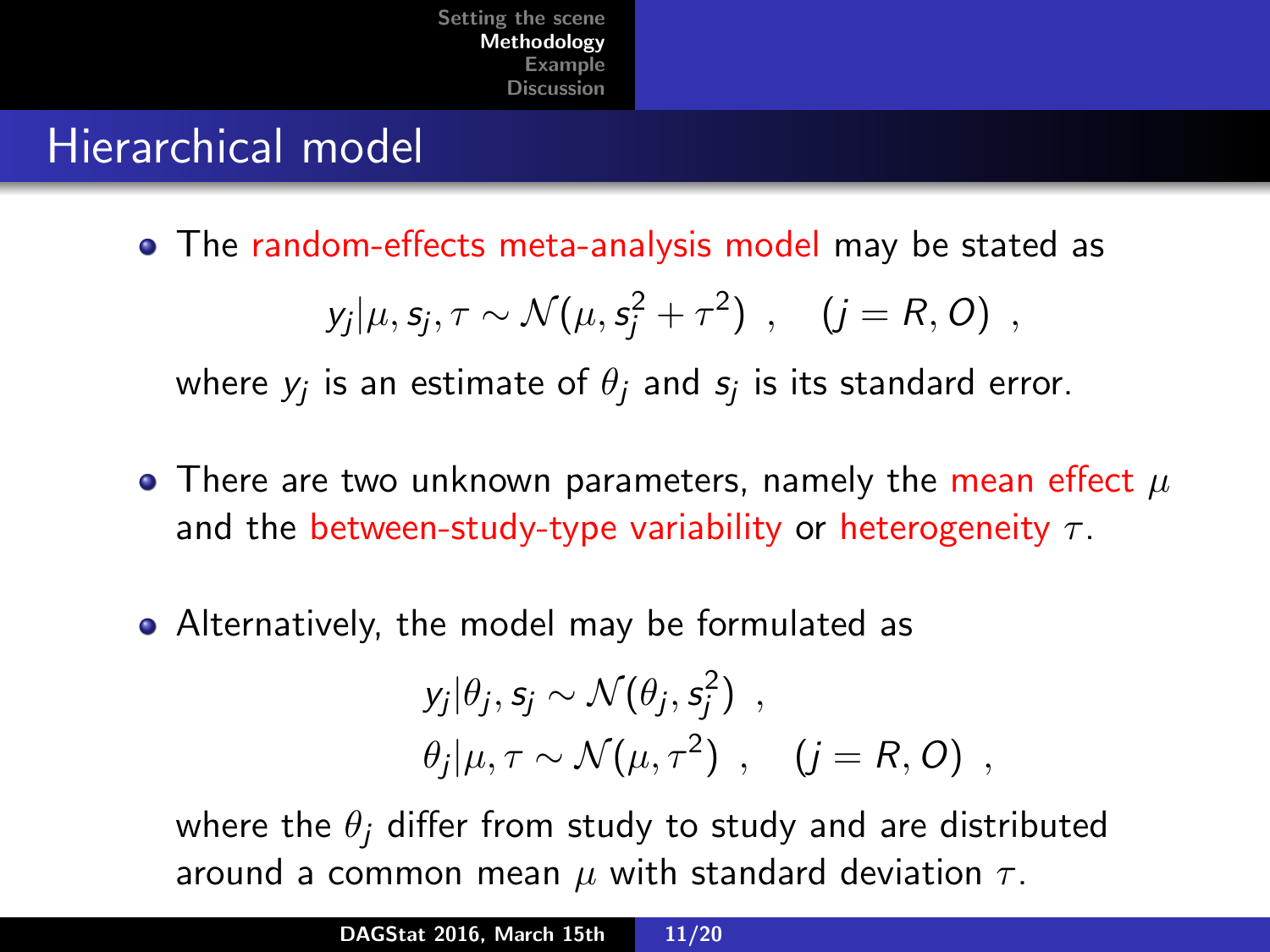## <span id="page-11-0"></span>Generating data

| <b>RC7</b> | Treatment             | Control        | Observational data | Treatment                | Control       |
|------------|-----------------------|----------------|--------------------|--------------------------|---------------|
| No event   |                       |                | No event           |                          |               |
| Event      |                       |                | Event              |                          |               |
|            | $n_{\tau_{\rm P}}=40$ | $n_{C_R} = 20$ |                    | $n_{\tau_{\Omega}} = 40$ | $n_{Co} = 60$ |

Log odds ratio  $y_R = 1.4374$ Standard error  $s_R = 0.5877$ 

Log odds ratio  $y_0 = 1.0361$ Standard error:  $s_0 = 0.4383$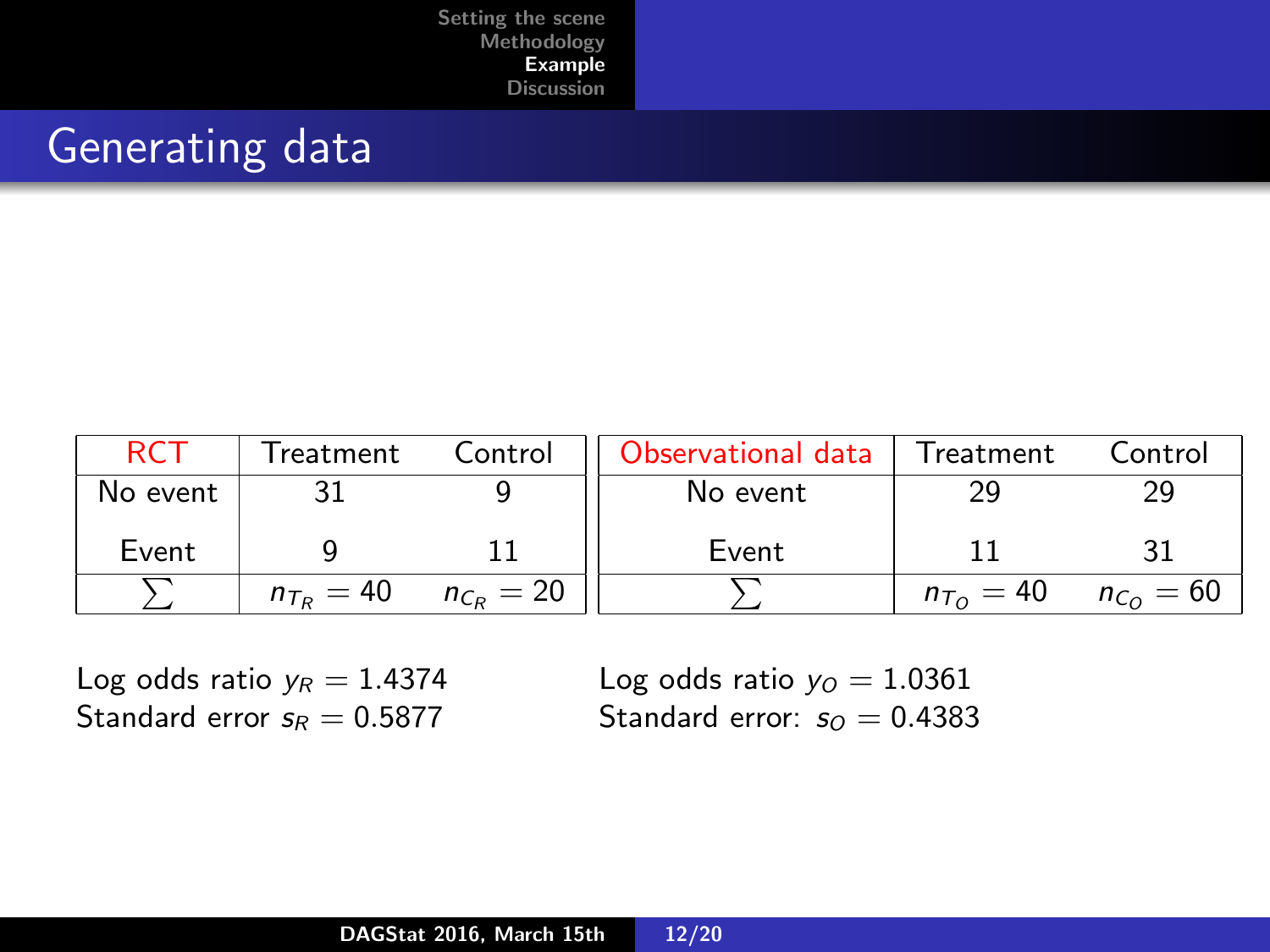### Fitting model A

- We use a Bayesian approach for fitting the hierarchical model.
- Inference for  $\mu$  and  $\tau$  is captured by the joint posterior distribution, from which the marginal distribution of  $\mu$  is used to derive point estimates and probability intervals for  $\mu$ .
- Our approach requires prior distributions for  $\mu$  and  $\tau$ :
	- For  $\mu$  one may use a noninformative (improper) uniform prior or a normal prior with mean zero and large variance.
	- For  $\tau$  we use half-normal (HN) prior distributions.
- The R package bayesmeta provides a collection of functions to facilitate Bayesian inference in the random-effects meta-analysis model.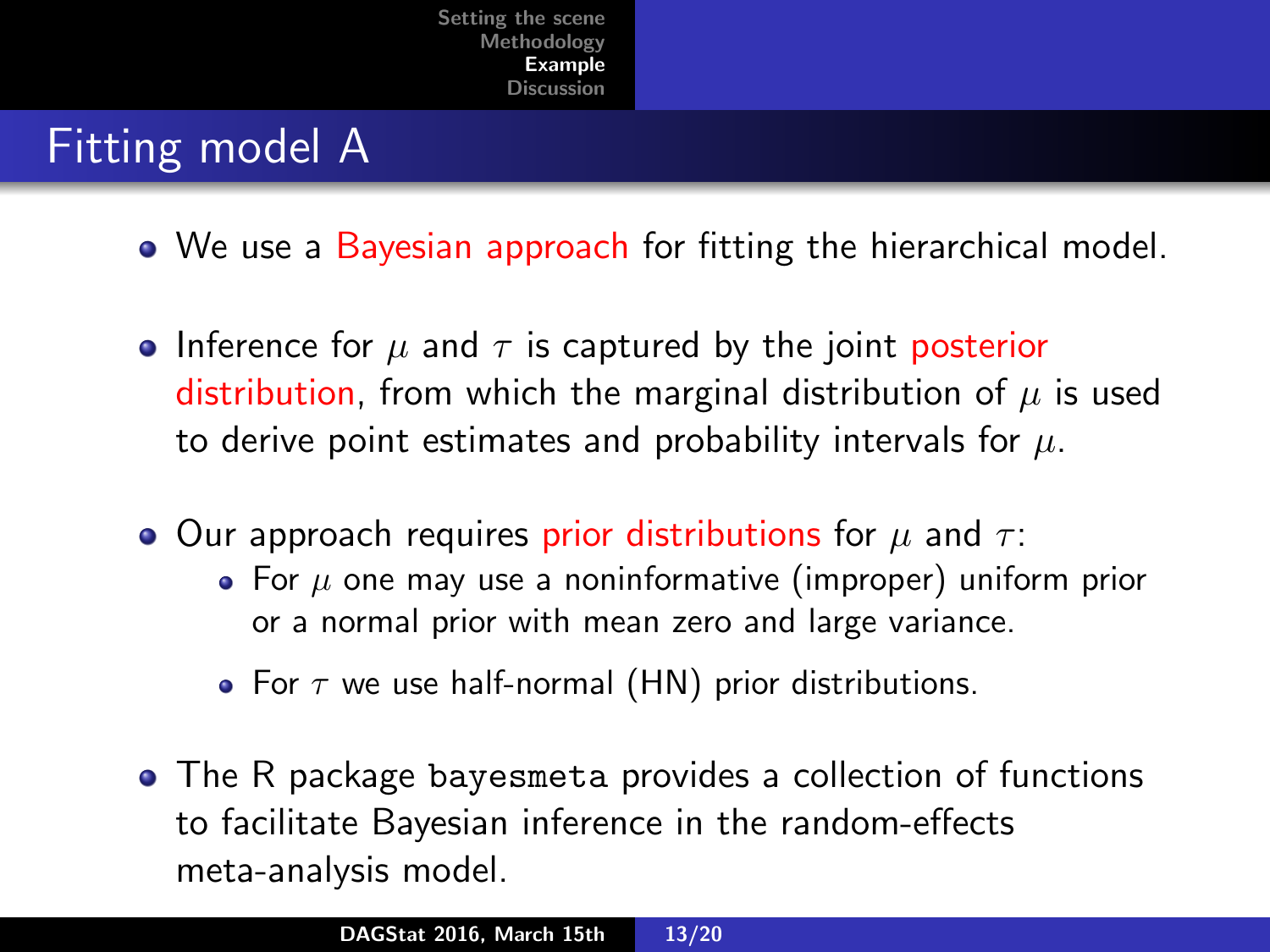## Fitting model A (2)

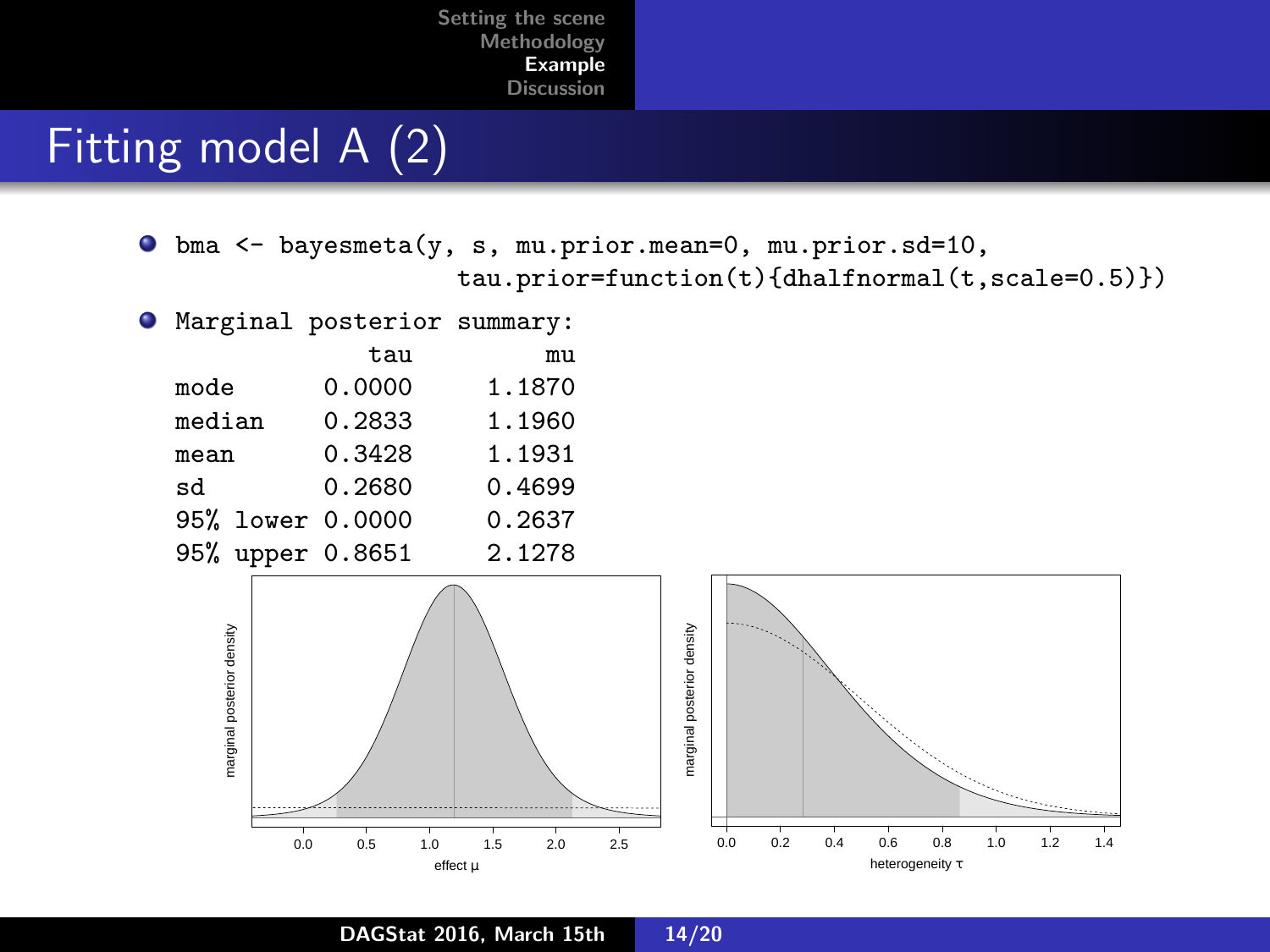### Fitting model B

Compute estimates for the logits $(p_{i_j})$   $(i = \mathcal{T}, \mathcal{C}; j = R, O)$  and associated standard errors.

```
\bullet bma.t <- bayesmeta(y=yt, s=st, labels=names(yt),
          mu.prior.mean=0, mu.prior.sd=10,
          tau.prior=function(t){dhalfnormal(t, scale=0.1)})
```

```
bma.c <- bayesmeta(y=yc, s=sc, labels=names(yc),
       mu.prior.mean=0, mu.prior.sd=10,
       tau.prior=function(t){dhalfnormal(t, scale=0.5)})
```
**•** Compute the convolution, that is, the distribution of the difference (treatment - control).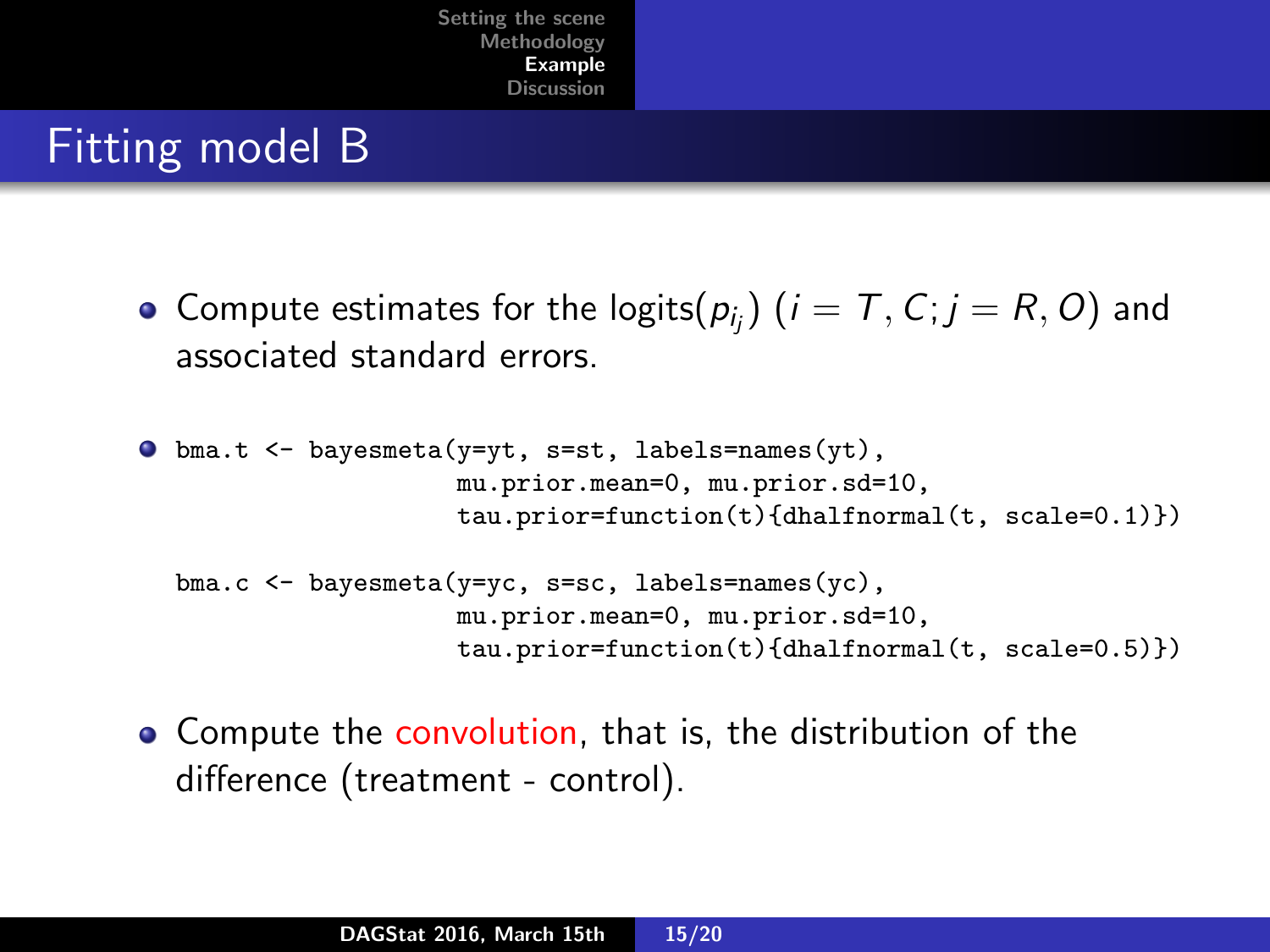# Fitting model B (2)

| ٠ | Difference |                | Model A |        |
|---|------------|----------------|---------|--------|
|   | mean       | standard error | mean    | sd     |
|   | 1.2056     | 0.4571         | 1.1931  | 0.4699 |



| $\bullet$     | 2.5%   | 97.5%  |
|---------------|--------|--------|
| Normal.approx | 0.3097 | 2.1015 |
| Convolution   | 0.3059 | 2.1165 |
| Model A       | 0.2637 | 2.1278 |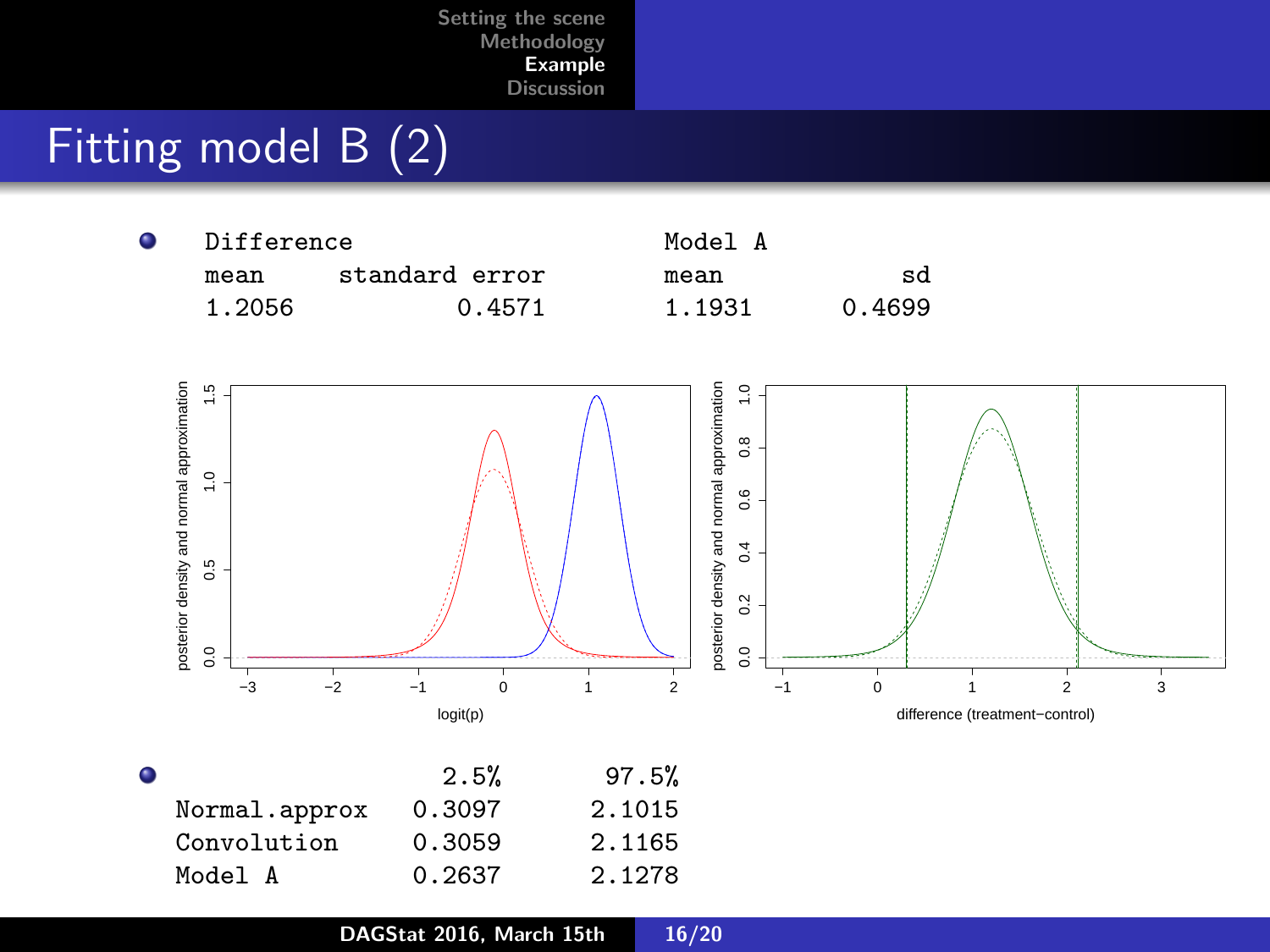#### <span id="page-16-0"></span>Summary and future work

- We have synthesized evidence from a single RCT and observational data in small populations.
- **•** External data that can be used on the
	- **4** experimental arm could come from an additional non-randomized arm receiving the treatment;
	- 2 on the control arm could come from a registry.
- **•** Recent computational advances in evidence synthesis facilitate the application of hierarchical models.
- A meta-analysis of only two studies is a challenging problem, in particular the choice of a prior distribution for  $\tau$ .
- What is the best method to deal with confounding?
- **In the future, we will also consider continuous and time-to-event** endpoints.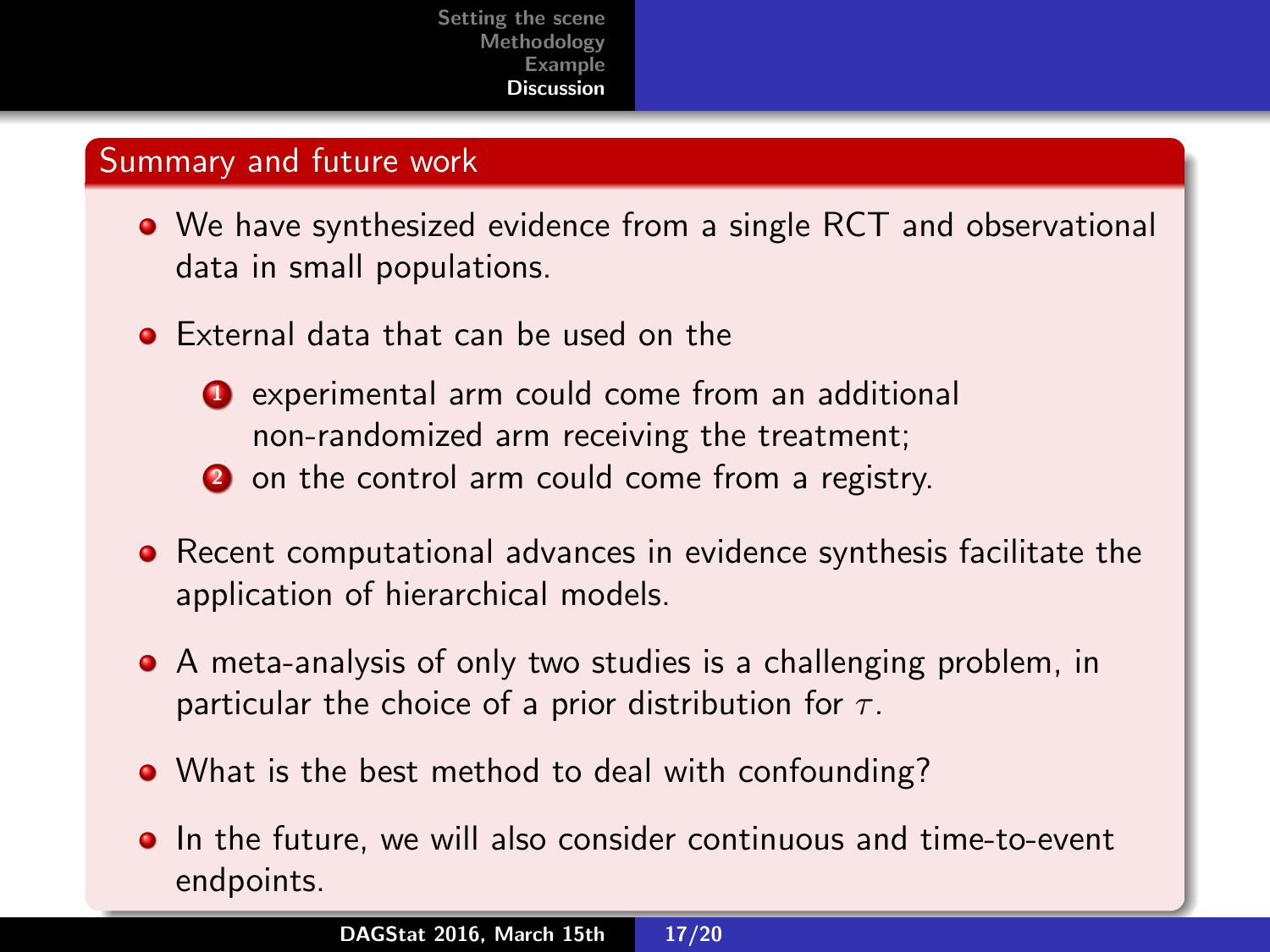#### **References**



Welton, N. J., Sutton, A. J., Cooper, N. J. et al. (2012): Evidence Synthesis for Decision Making, Wiley.



#### Röver, C. et al. (2015):

bayesmeta: Bayesian Random-Effects Meta-Analysis, R package version 1.1, <https://cran.r-project.org/package=bayesmeta>.



#### Gross, O. et al. (2012a):

Safety and efficacy of the ACE-inhibitor ramipril in Alport syndrome: The double-blind, randomized, placebo-controlled, multicenter phase III EARLY PRO-TECT Alport trial in pediatric patients, ISRN Pediatrics, Volume 2012, Article ID 436046, 6 pages.



#### Gross, O. et al. (2012b):

Early angiotensin-converting enzyme inhibition in Alport syndrome delays renal failure and improves life expectancy, Kidney International, Vol. 81, pp. 494-501.



#### Rubin, D. B. (2008):

For objective causal inference, design trumps analysis, The Annals of Applied Statistics, Vol. 2 No. 3, pp. 808-840.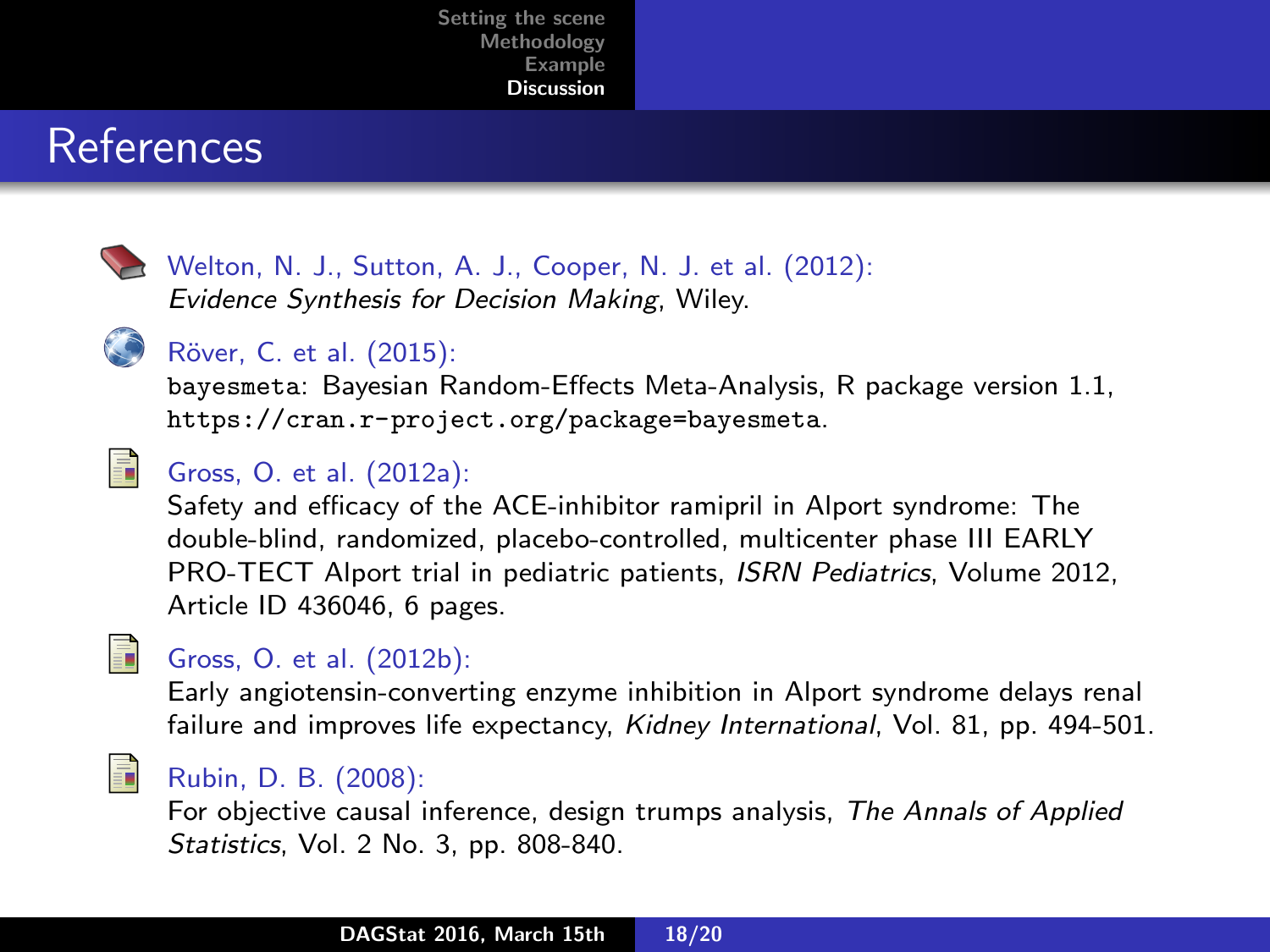#### Evidence in rare conditions





Systematic reviews in paediatric multiple sclerosis and Creutzfeldt-Jakob disease exemplify shortcomings in methods used to evaluate therapies in rare conditions

Steffen Unkel a , Christian Röver, Nigel Stallard, Norbert Benda, Martin Posch, Sarah Zohar and Tim Friede

Orphanet Journal of Rare Diseases 2016 11:16 DOI: 10.1186/s13023-016-0402-6 © Unkel et al. 2016 Received: 29 September 2015 Accepted: 12 February 2016 Published: 20 February 2016